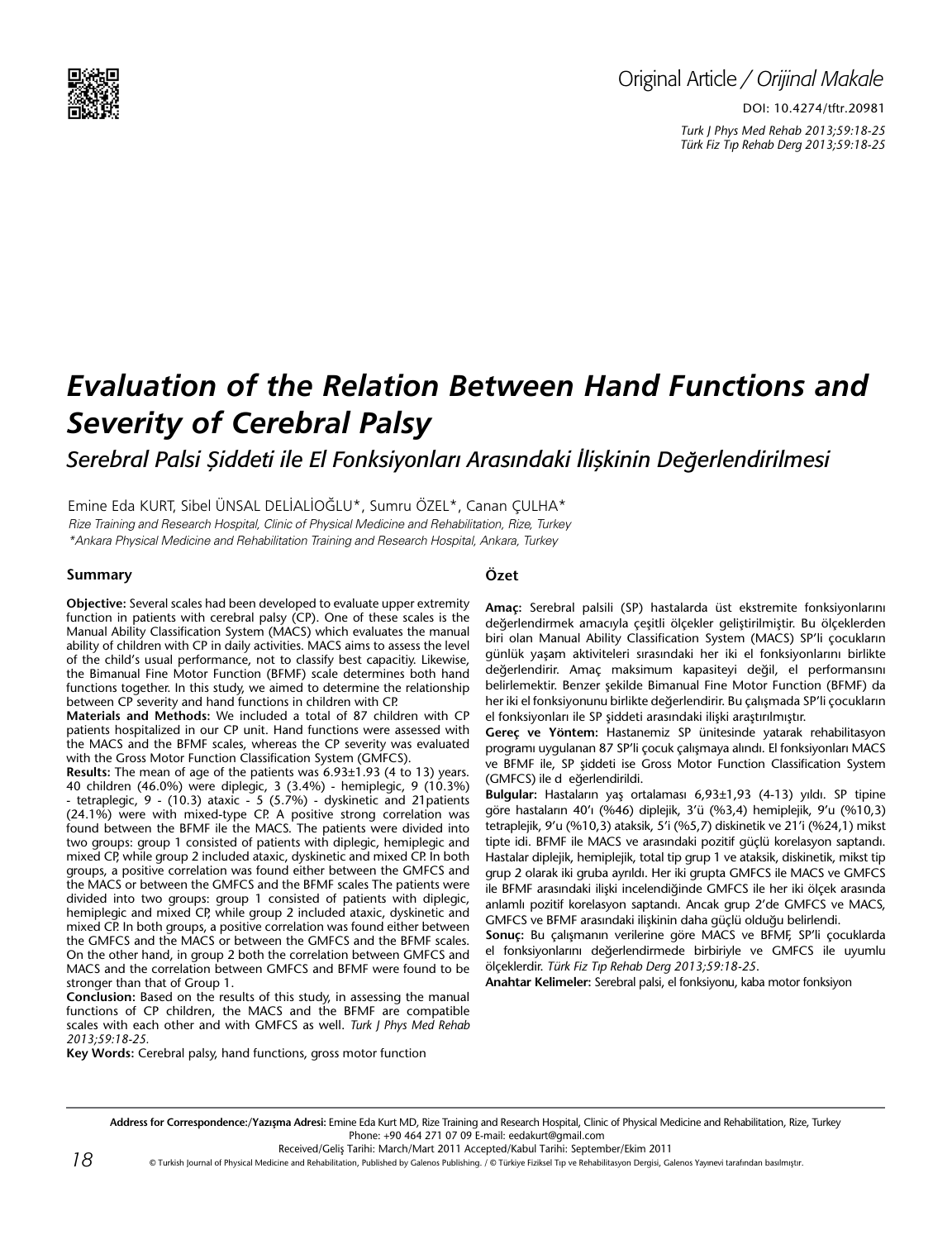# **Introduction**

Cerebral Palsy (CP) is a group of persistent disorder of motion and posture development which arises as a result of an unprogressive damage that occurs in developing fetal or infant brain. Cerebral Palsy's motor disorders are mostly accompanied by sensory and perceptual problems, cognitive disorders, communicative and behavioral problems, epilepsy and secondary musculoskeletal system problems (1). CP prevalence is determined to be 4.4 of 1000 live births in Turkey (2). These motor and musculoskeletal system disorders restrict the daily activities of children with CP.

Determining the functional level is crucial to evaluate the achievements, in the aftermath of the rehabilitation program (3,4). There are some measurements developed to evaluate the upper extremity functions of patients with CP. One of these measurements is hand Manual Ability Classification System (MACS) that evaluates CP patients' hand use ability in daily life when holding an object (5). The aim is to determine the hand performance, not the maximum capacity. It evaluates both hand functions together (6). Bimanual Fine Motor Function (BFMF) rather expresses the various functional limitations in using both hands. Both hands have motor skills at level I without any limitation and at level V both hands have just holding skill or worse (7).

Although Gross Motor Function Classification System (GMFCS) can evaluate the gross motor functions like independent walking or sitting of the patient, an additional classification is necessary to evaluate hand functions (5,8). Solely, it may provide sufficient information about the clinic of the patient (8); however, combining with a test which evaluates the hand functions may provide extensive information about the clinic of the patient. It also helps to determine the targets of rehabilitation and to plan the rehabilitation program according to the level of the patient (5,8-10).

The aim of this study is to evaluate the relation between CP severity and hand functions of children with CP.

# **Material and Methods**

## **Subjects**

This study has been carried out in Ankara Physical Medicine and Rehabilitation Training and Research Hospital CP Department between January 2008 and September 2009. In total, 87 (50 male, 37 female) children with CP between 4-15 years who underwent rehabilitation program were included in the study. The study has been approved by Hospital Local Ethic Board and the parents were informed about the methods to be performed. Patients were classified by Swedish Classification; spastic (hemiplegic, diplegic, quadriplegia), dyskinetic, ataxic, mixed (11).

**Measures** 

GMFCS was used to determine the severity of CP, MACS and BFMF measurements were used to evaluate the hand functions. Each measurement was performed by individual observers for three days after the patients were admitted to the hospital.

GMFCS (Gross Motor Function Classification System): The GMFCS was developed by Palisano et al. (12) to objectively classify the motor disability of the children between ages of 1-12. GMFCS classifies the severity of CP in five levels. It classifies the patients in 4 age groups (under 2, between 2 to 4 years, between 4 to 6 years and between 6 to 12 years). Sitting underlines child's place changing and moving initiatives. The differences are based on the functional limitations, the need of holding devices which helps to move, (walker, walking stick or baton) or wheeled moving devices and as a less, to the quality of the motion.

1. Level I: Walks without restrictions, limitations in more advanced gross motor skills.

2. Level II: Walks without restrictions, limitations walking outdoors and in the community.

3. Level III: Walks with assistive mobility devices, limitations walking outdoors and in community.

4. Level IV: Self mobility with limitations, children are transported or use power mobility outdoors and in the community.

5. Level V: Self mobility is severely limited, even with use of assistive technology (13).

The researches have shown that GMFCS is one of the most reliable and valid classification systems especially for the children above the age of 2 (14-18). Palisano et al. (15) showed that GMFCS could be used to determine the severity of the disease.

MACS (Manual Ability Classification System): It is a classification to evaluate the hand functions. It was first designed in 2001 World Health Organization's International Classification of Function Disability and Health Meeting. (International Classification of Function, Disability and Health-ICF (19). Later on, MACS, capable of evaluating the handling skill has been developed. It was first designed to measure the hand functions between the ages of 8-12. Then reliability and validity was proved at the age of 4 and above (between health professionals ICC=97%) and between the families and professionals ICC=0.96 (between 95% of confidence). It evaluates (5) the children with CP's hand use ability when holding an object in daily activities. The aim is to determine the hand performance, not the maximum capacity. The both hand functions are evaluated together and it is examined in five levels.

1. Level I; Handles objects easily and successfully,

2. Level II: Handles most objects but with somewhat reduced quality and/or speed of achievement,

3. Level III: Handles objects with difficulty, needs help to prepare and/or modify activities,

4. Level IV: Handles a limited selection of easily managed objects in adapted situations,

5. Level V: Does not handle objects and has very limited ability to perform even simple actions (5).

BFMF (Bimanual Fine Motor Function): Beckung et al. (20) developed BFMF to evaluate each hand function separately and it has 5 levels.

1. Level I: One hand: manipulates without restrictions. The other hand: manipulates with restrictions or limitations in more advanced fine motor skills.

2. Level II:

a) One hand; manipulates without restrictions. The other hand, only ability to grasp or hold.

b) Both hands; limitations in more advanced fine motor skills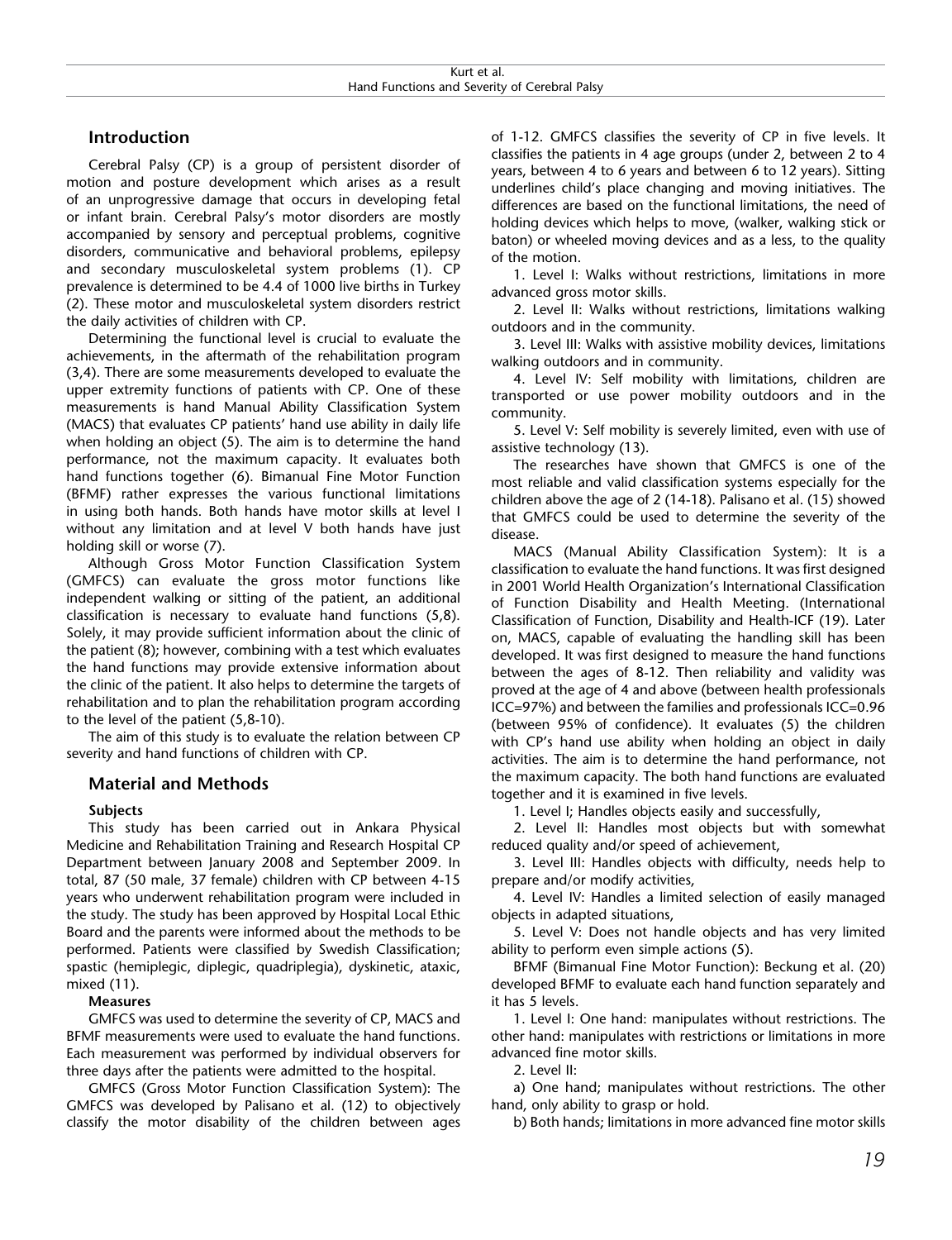3. Level III:

a) One hand; manipulates without restrictions. The other hand: no functional ability.

b) One hand; limitations in more advanced fine motor skills. The other hand; only ability to grasp or worse.

4. Level IV:

a) Both hands; only ability to grasp.

b) One hand; only ability to hold. The other hand: only ability to hold or worse.

5. Level V Both hands; only ability to hold or worse (20).

**Statistical Analysis**

SPSS 15 package program was used for Statistical Analysis. p<0.05 accepted as significant. The relation between BFMF and MACS, GMFCS and MACS, GMFCS and BFMF were analyzed with Spearman correlation analysis. The patients were separated into two groups according to CP types; spastic (group 1, n=52) and ataxic, dyskinetic and mixed (group 2, n=35). In both groups the relations between BFMF and MACS, GMFCS and MACS, GMFCS and BFMF were evaluated with Spearman correlation analysis. Kappa values were calculated, as well. According to Altman, the Kappa value is to be interpreted as follows: <0.20 as poor agreement, 0.21 to 0.40 as fair, 0.41 to 0.60 as moderate, 0.61 to 0.80 as good, and >0.80 as very good agreement (9,21).

# **Results**

In total, 87 patients included in the study, consisted of 37 female (42.5%), and 50 male (57.5%). The mean of age of the patients was 6.93±1.93 (4 to 13) years. According to CP type; 40 children (46.0%) were diplegic, 3 (3.4%)-hemiplegic, 9 (10.3%)-tetraplegic, 9 (10.3%)-ataxic, 5 (5.7%)-dyskinetic and 21 patients (24.1%) were mixed type CP. Distribution of the patients according to MACS, BFMF and GMFCS was shown in Table 1.

When the relation between BFMF and MACS was assessed by Spearman correlation analysis, strong positive correlation was determined (rs=0.947, p=0.001). Kappa value was calculated. The overall aggrement between the MACS and BFMF was decent (Kappa value=0.759) (Table 2).

When the relation between two measurements GMFCS and MACS was assessed by Spearman correlation analysis, very strong significant positive correlation was determined (rs=0.789, p=0.001). Kappa value was calculated. The overall agreement between the GMFCS and MACS was fair (kappa=0.363) (Table 3).

Similarly, there was a strong positive correlation between BFMF and GMFCS (rs=0.800, p=0.001). Kappa value was



Figure 1. Distribution of the patients in group 1 according to the MACS, BFMF and GMFCS.

| Table 1. Distribution of patients accoring to manual ability classification system (MACS), bimanual fine motor function (BFMF) and gross<br>motor function classification system (GMFCS). |            |            |            |            |            |  |  |  |  |
|-------------------------------------------------------------------------------------------------------------------------------------------------------------------------------------------|------------|------------|------------|------------|------------|--|--|--|--|
|                                                                                                                                                                                           | Level I    | Level II   | Level III  | Level IV   | Level V    |  |  |  |  |
|                                                                                                                                                                                           | (n, %)     | (n, %)     | (n, %)     | (n, %)     | (n, %)     |  |  |  |  |
| <b>MACS</b>                                                                                                                                                                               | 12 (13.8%) | 33 (37.9%) | 13 (14.9%) | 17 (19.5%) | 12 (13.8%) |  |  |  |  |
| <b>BFMF</b>                                                                                                                                                                               | 16 (18.4%) | 31 (35.6%) | 13 (14.9%) | 17 (19.5%) | 10 (11.5%) |  |  |  |  |
| <b>GMFCS</b>                                                                                                                                                                              | $3(3.4\%)$ | 20 (23.0%) | 28 (32.2%) | 14 (16.1%) | 22 (25.3%) |  |  |  |  |

MACS: Manual ability classification system, BFMF: Bimanual fine motor function GMFCS: Gross motor function classification system.

# **Table 2. Distribution of MACS and Bimanual fine motor function (BFMF) levels.**

|      |       |                   |                    | <b>BFMF</b>         |                    |                   |                        |
|------|-------|-------------------|--------------------|---------------------|--------------------|-------------------|------------------------|
|      |       | Level I<br>(n, %) | Level II<br>(n, %) | Level III<br>(n, %) | Level IV<br>(n, %) | Level V<br>(n, %) | <b>Total</b><br>(n, %) |
|      |       | 12 (100%)         | $0(0\%)$           | $0(0\%)$            | $0(0\%)$           | $0(0\%)$          | 12 (100%)              |
|      | Ш     | $4(12.1\%)$       | 28 (84.8%)         | 1(3%)               | $0(0\%)$           | $0(0\%)$          | 33 (100%)              |
|      | III   | $0(0\%)$          | $3(23.1\%)$        | 8(61.5%)            | $2(15.4\%)$        | $0(0\%)$          | 13 (100%)              |
| MACS | IV    | $0(0\%)$          | $0(0\%)$           | 4(23.5%)            | 13 (76.5%)         | $0(0\%)$          | 17 (100%)              |
|      | V     | $0(0\%)$          | $0(0\%)$           | $0(0\%)$            | 2(16.7%)           | 10 (83.3%)        | 12 (100%)              |
|      | Total | 16 (18.4%)        | 31 (35.6%)         | 13(14.9%)           | 17 (19.5%)         | 10 (11.5%)        | 87 (100%)              |

\*kappa =  $0.759$ , p< $0.001$ .

MACS: Manual ability classification system, BFMF: Bimanual fine motor function.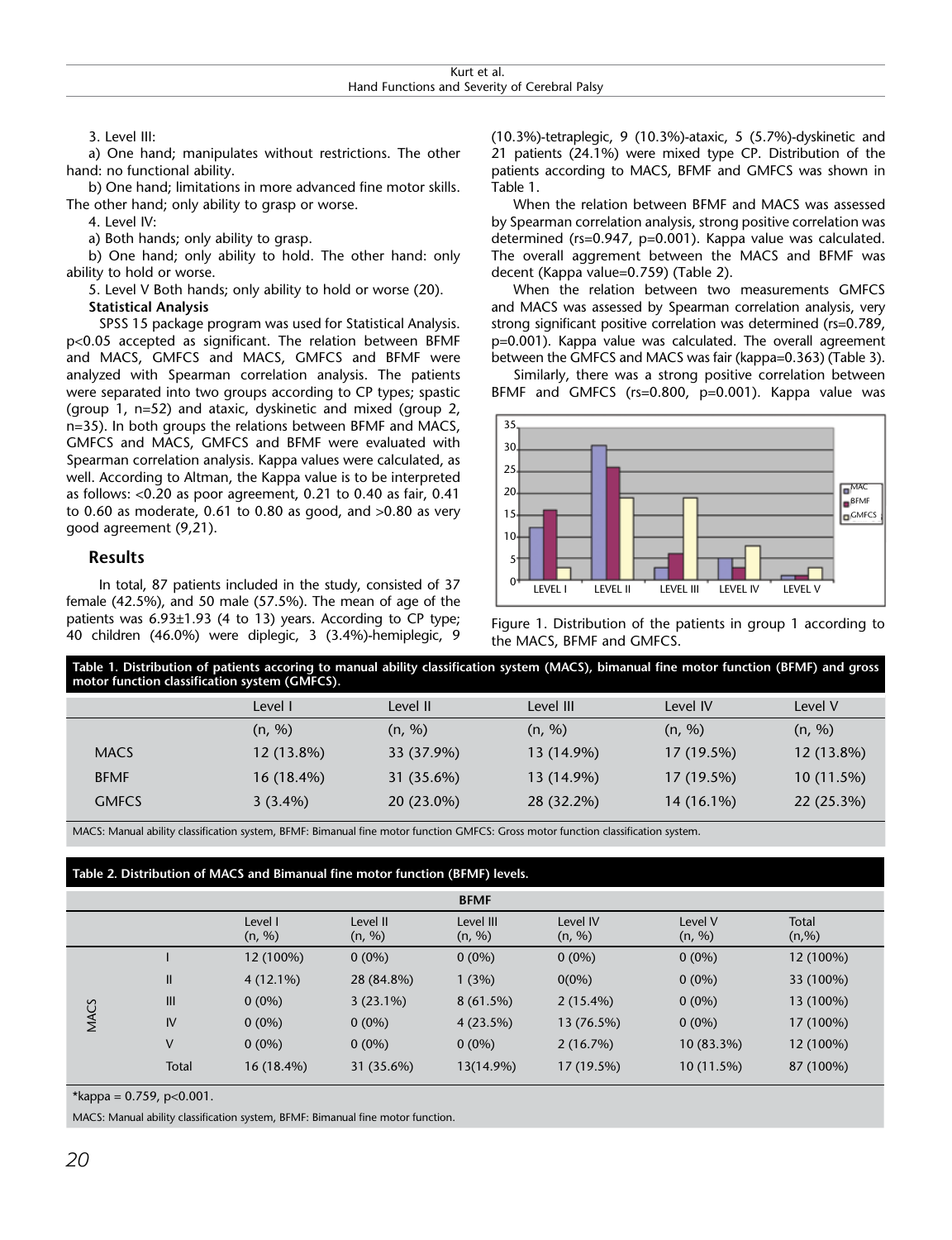| Kurt et al.                                   |
|-----------------------------------------------|
| Hand Functions and Severity of Cerebral Palsy |

calculated. The overall agreement between the BFMF and GMFCS was fair (Kappa=0.299). The distribution of BFMF and GMFCS levels among 87 children with CP shown on Table 4.

The patients were separated into two groups according to CP types; spastic (group1, n=52) and ataxic, dyskinetic and mixed (group 2, n=35). The distribution of patients in group 1 and group 2 according to MACS, BFMF and GMFCS were shown at Figure 1 and 2.

When the distribution of the patients' functional status was evaluated (Figure 1 and 2), a contradiction was observed. In spastic group, hand function is better than functional status, on the contrary in group 2, hand function is worse except group 5.

After the patients were separated into two groups, in both, the relation between BFMF and MACS, GMFCS and MACS, GMFCS and BFMF were analyzed with Spearman correlation analysis and Kappa values were calculated.

In group 1 - hemiplegic, diplegic, tetraplegic ones - for evaluation of hand functions, between MACS and BFMF, a strong positive corelation was determined (r=0,897, p<0,001); while evaluating the relations between hand functions and severity of CP, both relations between MACS and GMFCS and BFMF and GMFCS, were represented significantly important corelations (rs=0.488, p<0.001 and rs=0.476, p<0.001, respectively). Kappa value was calculated. The overall agreement between the MACS and BFMF was good (Kappa=0,782, p<0,001). Group 1 distribution of MACS and BFMF levels among 52 children with CP were shown on Table 5.

A moderate correlation between MACS and GMFCS was determined (rs=0.488, p<0.001). Kappa value was calculated the overall agreement between the MACS and GMFCS was poor (Kappa =0.185 p=0.004) (Table 6).

Similarly, a moderate correlation between BFMF and GMFCS was determined (rs=0.476, p<0.001). Kappa value was calculated. The overall agreement between the BFMF and GMFCS was poor (Kappa=0.151, p=0.024). Distribution of BFMF and GMFCS levels among 52 children in group 1 was shown in Table 7.



Figure 2. Distribution of the patients in group 2 according to the MACS, BFMF and GMFCS.

| Table 3. Distribution of manual ability classification system (MACS) and bimanual fine motor function (GMFCS) levels. |               |                   |                    |                     |                    |                   |                 |  |  |
|-----------------------------------------------------------------------------------------------------------------------|---------------|-------------------|--------------------|---------------------|--------------------|-------------------|-----------------|--|--|
| <b>GMFCCS</b>                                                                                                         |               |                   |                    |                     |                    |                   |                 |  |  |
|                                                                                                                       |               | Level I<br>(n, %) | Level II<br>(n, %) | Level III<br>(n, %) | Level IV<br>(n, %) | Level V<br>(n, %) | Total<br>(n, %) |  |  |
|                                                                                                                       |               | $1(8.3\%)$        | $6(50\%)$          | 5(41.7%)            | $0(0\%)$           | $0(0\%)$          | 12 (100%)       |  |  |
|                                                                                                                       | $\mathbf{II}$ | $2(6.1\%)$        | 14 (42.4%)         | 12 (36.4%)          | $5(15.2\%)$        | $0(0\%)$          | 33 (100%)       |  |  |
|                                                                                                                       | III           | $0(0\%)$          | $0(0\%)$           | $9(69.2\%)$         | $2(15.4\%)$        | $2(15.4\%)$       | 13 (100%)       |  |  |
|                                                                                                                       | IV            | $0(0\%)$          | $0(0\%)$           | 2(11.8%)            | 7(41.2%)           | $8(47.1\%)$       | 17 (100%)       |  |  |
| MACS                                                                                                                  | V             | $0(0\%)$          | $0(0\%)$           | $0(0\%)$            | $0(0\%)$           | 12 (100%)         | 12 (100%)       |  |  |
|                                                                                                                       | Total         | $3(3.4\%)$        | 20 (23%)           | 28 (32.2%)          | 14 (16.1%)         | 22 (25.3%)        | 87 (100%)       |  |  |

 $*kappa = 0.363, p<0.001$ .

MACS: Manual ability classification system, GMFCS: Gross motor function classification system.

# **Table 4. Distribution of bimanual fine motor function (BFMF) and gross motor function classification system (GMFCS) levels.**

|             |                   |                    |                     | <b>GMFCCS</b>      |                   |                 |           |
|-------------|-------------------|--------------------|---------------------|--------------------|-------------------|-----------------|-----------|
|             | Level I<br>(n, %) | Level II<br>(n, %) | Level III<br>(n, %) | Level IV<br>(n, %) | Level V<br>(n, %) | Total<br>(n, %) |           |
|             |                   | $1(6.3\%)$         | $8(50\%)$           | $7(43.8\%)$        | $0(0\%)$          | $0(0\%)$        | 16 (100%) |
|             | Ш                 | $2(6.5\%)$         | 12 (38.7%)          | 12 (48.7%)         | $5(16.1\%)$       | $0(0\%)$        | 31 (100%) |
| <b>BFMF</b> | III               | $0(0\%)$           | $0(0\%)$            | $9(69.2\%)$        | $3(23.1\%)$       | 1(7.7%)         | 13 (100%) |
|             | IV                | $0(0\%)$           | $0(0\%)$            | $0(0\%)$           | 6(35.3%)          | 11 (64.7%)      | 17 (100%) |
|             | V                 | $0(0\%)$           | $0(0\%)$            | $0(0\%)$           | $0(0\%)$          | 10 (100%)       | 10 (100%) |
|             | <b>Total</b>      | $3(3.4\%)$         | 20 (23%)            | 28 (32.2%)         | 14 (16.1%)        | 22 (25.3%)      | 87 (100%) |

\*kappa =  $0.299$ , p< $0.001$ .

BFMF: Bimanual fine motor function GMFCS: Gross motor function classification system.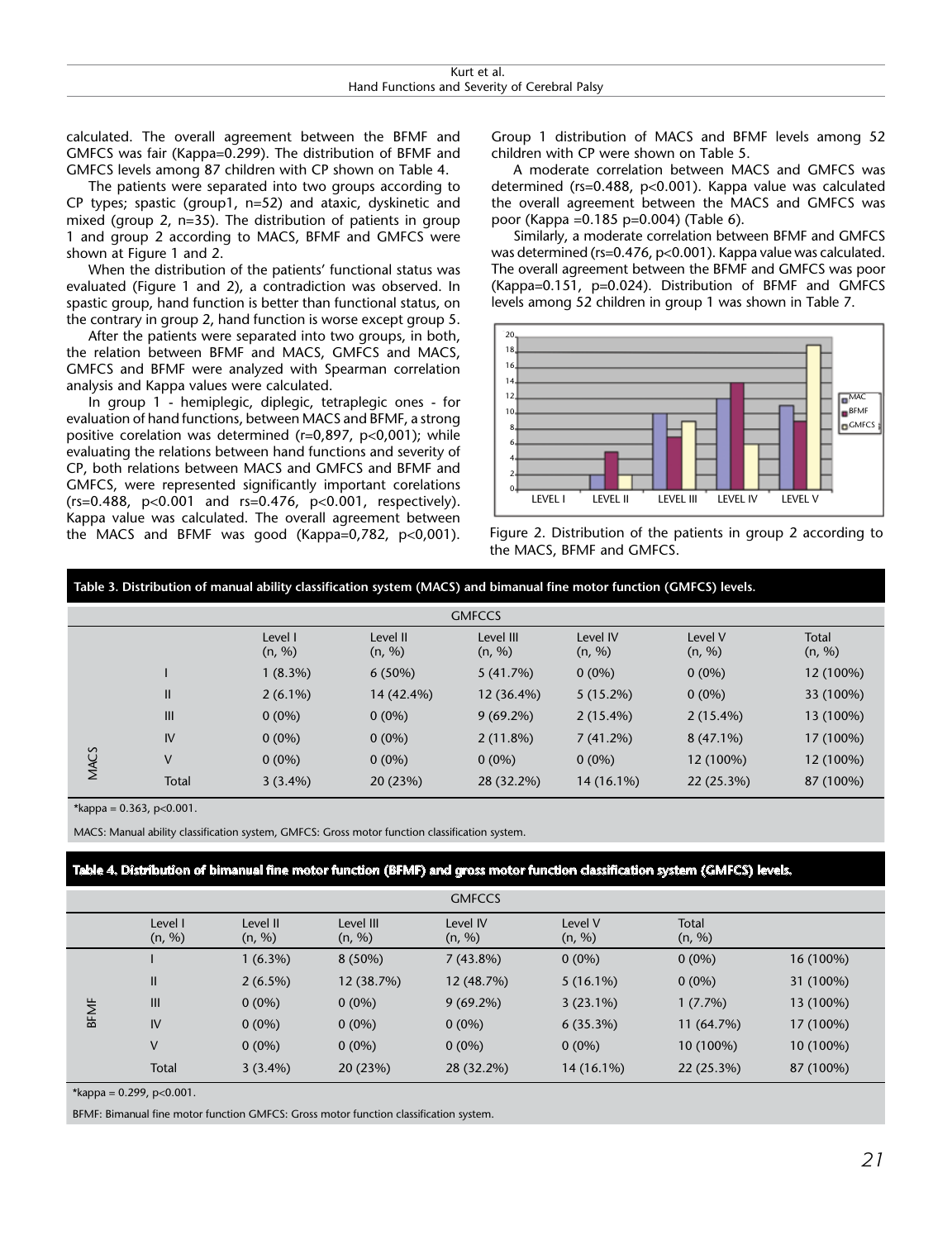| Kurt et al.                                   |
|-----------------------------------------------|
| Hand Functions and Severity of Cerebral Palsy |

In the group 2 which includes ataxic, dyskinetic and mixed type a strong relation was determined between MACS and BFMF (rs=0.879, p<0.001). Kappa value was calculated. The overall agreement between the MACS and BFMF was good (Kappa= 0.641, p<0.0001) (Table 8).

Similarly, there was a strong relation between MACS and GMFCS (rs=0.722, p<0.001). Kappa value was calculated. The overall agreement between the MACS and GMFCS was moderate (Kappa value=0.466, p<0.001). Distribution of MACS and GMFCS levels among 35 children in group 2 was shown on Table 9.

There was a strong relation between BFMF and GMFCS (rs=0.852, p<0.001). Kappa value was calculated. The overall agreement between the BFMF and GMFCS was fair (Kappa value=0.379, p<0.001) (Table 10).

| Table 5. Distribution of manual ability classification system (MACS) and bimanual fine motor function (BFMF) levels in group 1 patients. |  |  |  |
|------------------------------------------------------------------------------------------------------------------------------------------|--|--|--|
|------------------------------------------------------------------------------------------------------------------------------------------|--|--|--|

| <b>BFMF</b> |       |                   |                    |                     |                    |                   |                 |  |
|-------------|-------|-------------------|--------------------|---------------------|--------------------|-------------------|-----------------|--|
|             |       | Level I<br>(n, %) | Level II<br>(n, %) | Level III<br>(n, %) | Level IV<br>(n, %) | Level V<br>(n, %) | Total<br>(n, %) |  |
|             |       | 12 (100%)         | $0(0\%)$           | $0(0\%)$            | $0(0\%)$           | $0(0\%)$          | 12 (100%)       |  |
|             | Ш     | 4 (12.9%)         | 26 (83.9%)         | $1(3.2\%)$          | $0(0\%)$           | $0(0\%)$          | 31 (100%)       |  |
|             | III   | $0(0\%)$          | $0(0\%)$           | $3(100\%)$          | $0(0\%)$           | $0(0\%)$          | $3(100\%)$      |  |
| <b>MACS</b> | IV    | $0(0\%)$          | $0(0\%)$           | 2(40%)              | 3(60%)             | $0(0\%)$          | $5(100\%)$      |  |
|             | V     | $0(0\%)$          | $0(0\%)$           | $0(0\%)$            | $0(0\%)$           | $1(100\%)$        | $1(100\%)$      |  |
|             | Total | 16(30,8)          | 26 (50%)           | 6(11.5%)            | $3(5.8\%)$         | $1(1.9\%)$        | 52 (100%)       |  |

\*kappa =  $0.782$ , p< $0.001$ .

MACS: Manual ability classification system, BFMF: Bimanual fine motor function.

**Table 6. Distribution between levels of manual ability classification system (MACS) and gross motor function classification system (GMFCS) in group 1 patients.**

|      | <b>GMFCCS</b>  |                   |                    |                     |                    |                   |                        |  |  |  |
|------|----------------|-------------------|--------------------|---------------------|--------------------|-------------------|------------------------|--|--|--|
|      |                | Level I<br>(n, %) | Level II<br>(n, %) | Level III<br>(n, %) | Level IV<br>(n, %) | Level V<br>(n, %) | <b>Total</b><br>(n, %) |  |  |  |
|      |                | $1(8.3\%)$        | $6(50\%)$          | 5(41.7%)            | $0(0\%)$           | $0(0\%)$          | 12 (100%)              |  |  |  |
|      | Ш              | $2(6.5\%)$        | 13 (41.9%)         | 11 (35.5%)          | $5(16.1\%)$        | $0(0\%)$          | 31 (100%)              |  |  |  |
|      | $\mathbf{III}$ | $0(0\%)$          | $0(0\%)$           | $3(100\%)$          | $0(0\%)$           | $0(0\%)$          | $3(100\%)$             |  |  |  |
| MACS | IV             | $0(0\%)$          | $0(0\%)$           | $0(0\%)$            | 3(60%)             | 2(40%)            | $5(100\%)$             |  |  |  |
|      | V              | $0(0\%)$          | $0(0\%)$           | $0(0\%)$            | $0(0\%)$           | $1(100\%)$        | $1(100\%)$             |  |  |  |
|      | <b>Total</b>   | $3(5.8\%)$        | 19 (36.5%)         | 19 (36.5%)          | $8(15.4\%)$        | $3(5.8\%)$        | 52 (100%)              |  |  |  |

\*kappa = 0.185, p= $0.004$ .

MACS: Manual ability classification system, GMFCS: Gross motor function classification system.

**Table 7. Distribution of bimanual fine motor function (BFMF) and gross motor function classification system (GMFCS) levels in group 1 patients.**

|             | <b>GMFCCS</b> |                   |                    |                     |                    |                   |                        |  |  |
|-------------|---------------|-------------------|--------------------|---------------------|--------------------|-------------------|------------------------|--|--|
|             |               | Level I<br>(n, %) | Level II<br>(n, %) | Level III<br>(n, %) | Level IV<br>(n, %) | Lavel V<br>(n, %) | <b>Total</b><br>(n, %) |  |  |
|             |               | $1(6.3\%)$        | $8(50\%)$          | 7 (43.8%)           | $0(0\%)$           | $0(0\%)$          | 16 (100%)              |  |  |
|             | Ш             | 2(7.7%)           | 11 (42.3%)         | 8(9630.8)           | $5(19.2\%)$        | $0(0\%)$          | 26 (100%)              |  |  |
| <b>BFMF</b> | III           | $0(0\%)$          | $0(0\%)$           | 4(%66,7)            | 1 (16.7%)          | 1(16.7%)          | $6(100\%)$             |  |  |
|             | IV            | $0(0\%)$          | $0(0\%)$           | $0(0\%)$            | 2(66.7%)           | $1(33.3\%)$       | $3(100\%)$             |  |  |
|             | V             | $0(0\%)$          | $0(0\%)$           | $0(0\%)$            | $0(0\%)$           | $1(100\%)$        | $1(100\%)$             |  |  |
|             | Total         | $3(5.8\%)$        | 19 (36.5%)         | 19 (36.5%)          | $8(15.4\%)$        | $3(5.8\%)$        | 52 (100%)              |  |  |

\*kappa =  $0.151$ , p= $0.024$ .

BFMF: Bimanual fine motor function GMFCS: Gross motor function classification system.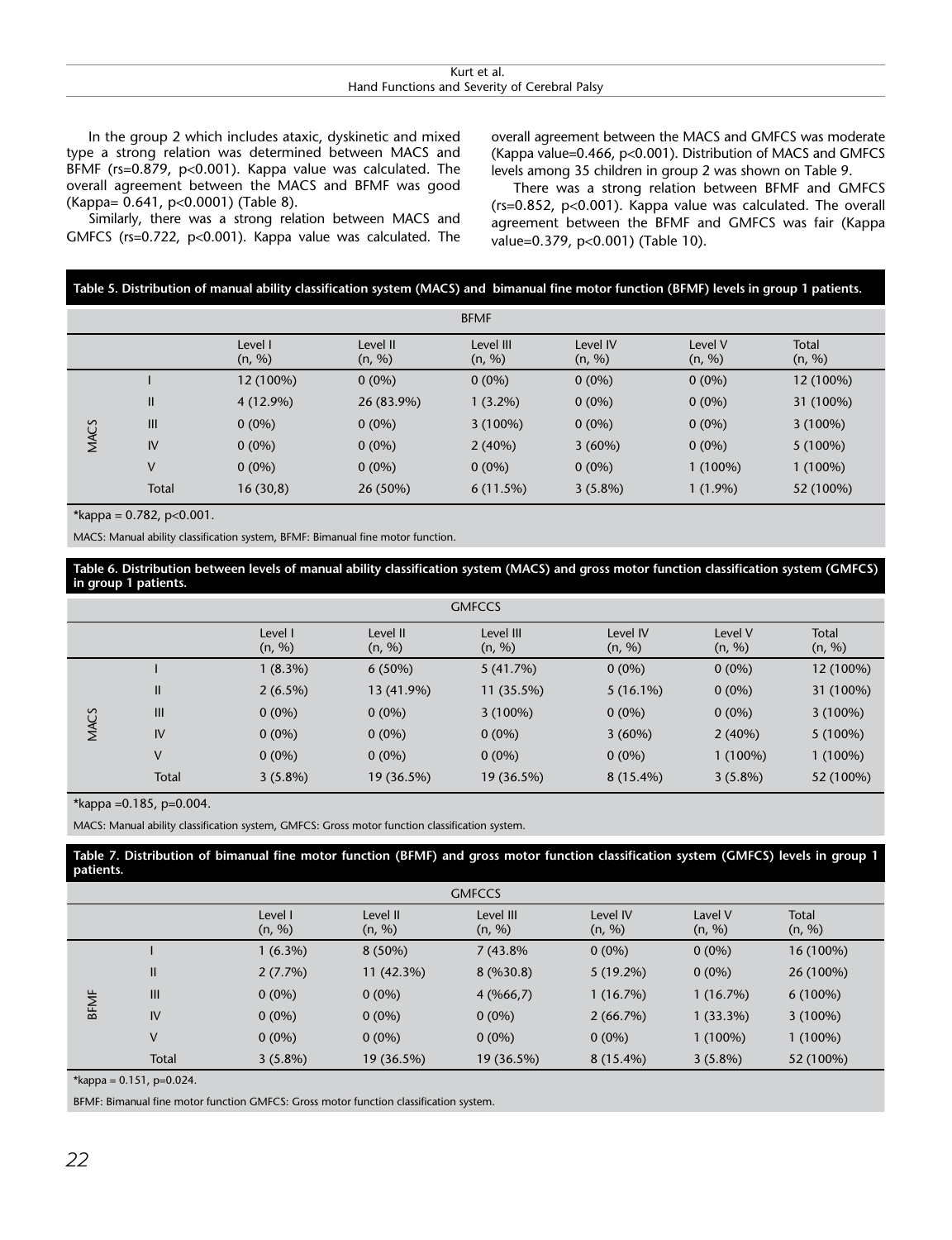#### Kurt et al. Hand Functions and Severity of Cerebral Palsy

|      | Table 8. Distribution of manual ability classification system (MACS) and bimanual fine motor function (BFMF) levels in group 2 patients. |                   |                    |                     |                    |                   |                        |  |  |  |
|------|------------------------------------------------------------------------------------------------------------------------------------------|-------------------|--------------------|---------------------|--------------------|-------------------|------------------------|--|--|--|
|      | <b>BFMF</b>                                                                                                                              |                   |                    |                     |                    |                   |                        |  |  |  |
|      |                                                                                                                                          | Level I<br>(n, %) | Level II<br>(n, %) | Level III<br>(n, %) | Level IV<br>(n, %) | Level V<br>(n, %) | <b>Total</b><br>(n, %) |  |  |  |
|      |                                                                                                                                          | $0(0\%)$          | $0(0\%)$           | $0(0\%)$            | $0(0\%)$           | $0(0\%)$          | $0(100\%)$             |  |  |  |
|      | Ш                                                                                                                                        | $0(0\%)$          | $2(100\%)$         | $0(0\%)$            | $0(0\%)$           | $0(0\%)$          | $2(100\%)$             |  |  |  |
| MACS | III                                                                                                                                      | $0(0\%)$          | 3(30%)             | $5(50\%)$           | 2(20%)             | $0(0\%)$          | 10 (100%)              |  |  |  |
|      | IV                                                                                                                                       | $0(0\%)$          | $0(0\%)$           | 2(16.7%)            | 10 (83.3%)         | $0(0\%)$          | 12 (100%)              |  |  |  |
|      | V                                                                                                                                        | $0(0\%)$          | $0(0\%)$           | $0(0\%)$            | $2(18.2\%)$        | $9(81.8\%)$       | 11 (100%)              |  |  |  |
|      | <b>Total</b>                                                                                                                             | $0(0\%)$          | 5(14.3%)           | 7(20%)              | 14 (40%)           | 9(25.7%)          | 35 (100%)              |  |  |  |

\*kappa =  $0.641$ , p< $0.001$ .

MACS: Manual ability classification system, BFMF: Bimanual fine motor function.

#### **Table 9. Distribution of manual ability classification system (MACS) and gross motor function classification system (GMFCS) levels in group 2 patients.**

| <b>GMFCCS</b> |                |                   |                    |                     |                    |                   |                 |  |
|---------------|----------------|-------------------|--------------------|---------------------|--------------------|-------------------|-----------------|--|
|               |                | Level I<br>(n, %) | Level II<br>(n, %) | Level III<br>(n, %) | Level IV<br>(n, %) | Level V<br>(n, %) | Total<br>(n, %) |  |
|               |                | $0(0\%)$          | $0(0\%)$           | $0(0\%)$            | $0(0\%)$           | $0(0\%)$          | $0(100\%)$      |  |
|               | $\mathbf{II}$  | $0(0\%)$          | $1(50\%)$          | 1(50%)              | $0(0\%)$           | $0(0\%)$          | $2(100\%)$      |  |
|               | $\mathbf{III}$ | $0(0\%)$          | $0(0\%)$           | $6(60\%)$           | 2(20%)             | 2(20%)            | 10 (100%)       |  |
| <b>MACS</b>   | IV             | $0(0\%)$          | $0(0\%)$           | 2(16.7%)            | 4(9633.3)          | 6(50%)            | 12 (100%)       |  |
|               | V              | $0(0\%)$          | $0(0\%)$           | $0(0\%)$            | $0(0\%)$           | 11(100%)          | 11 (100%)       |  |
|               | Total          | $0(0\%)$          | $1(2.9\%)$         | 9(25.7%)            | $6(17.1\%)$        | 19 (54.3%)        | 35 (100%)       |  |

\*kappa =  $0.466$ , p< $0.001$ .

MACS: Manual ability classification system, GMFCS: Gross motor function classification system.

#### **Table 10. Distribution of bimanual fine motor function (BFMF) and gross motor function classification system (GMFCS) levels in group 2 patients.**

| <b>GMFCCS</b>            |              |                   |                    |                     |                    |                   |                 |  |  |  |  |
|--------------------------|--------------|-------------------|--------------------|---------------------|--------------------|-------------------|-----------------|--|--|--|--|
|                          |              | Level I<br>(n, %) | Level II<br>(n, %) | Level III<br>(n, %) | Level IV<br>(n, %) | Level V<br>(n, %) | Total<br>(n, %) |  |  |  |  |
| <b>BFMF</b>              |              | $0(0\%)$          | $0(0\%)$           | $0(0\%)$            | $0(0\%)$           | $0(0\%)$          | $0(100\%)$      |  |  |  |  |
|                          | $\mathsf{I}$ | $0(0\%)$          | 1(20%)             | 4(80%)              | $0(0\%)$           | $0(0\%)$          | $5(100\%)$      |  |  |  |  |
|                          | III          | $0(0\%)$          | $0(0\%)$           | 5(71.4%)            | 2(28.6)            | $0(0\%)$          | 7(100%)         |  |  |  |  |
|                          | IV           | $0(0\%)$          | $0(0\%)$           | $0(0\%)$            | 4(28.6%)           | 10(71.4)          | 14 (100%)       |  |  |  |  |
|                          | V            | $0(0\%)$          | $0(0\%)$           | $0(0\%)$            | $0(0\%)$           | $9(100\%)$        | $9(100\%)$      |  |  |  |  |
|                          | Total        | $0(0\%)$          | $1(2,9\%)$         | 9(25.7%)            | $6(17.1\%)$        | 19 (54.3%)        | 35 (100%)       |  |  |  |  |
| *kappa = 0.379, p<0.001. |              |                   |                    |                     |                    |                   |                 |  |  |  |  |

BFMF: Bimanual fine motor function, GMFCS: Gross motor function classification system.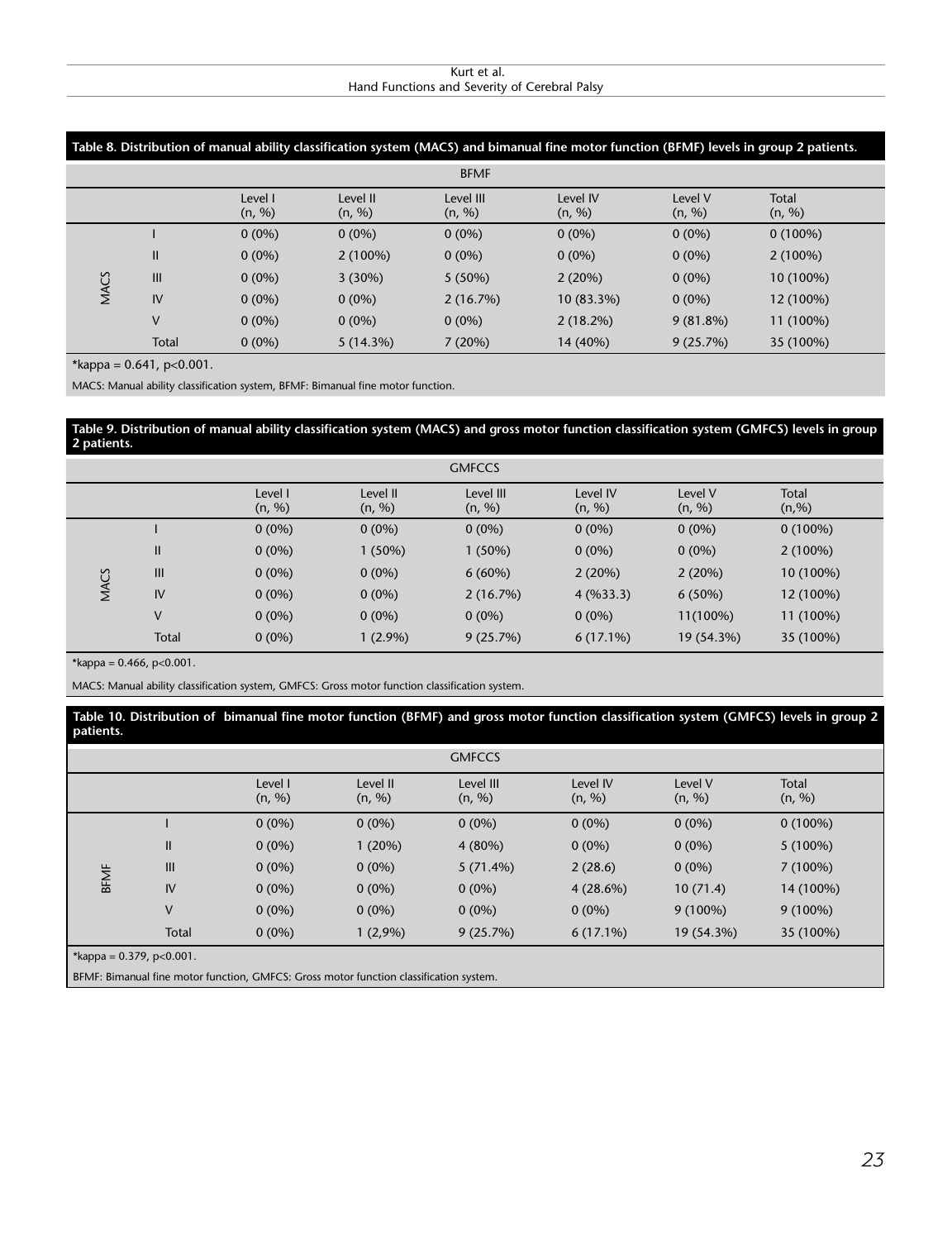Kurt et al. Hand Functions and Severity of Cerebral Palsy

| Table 11. Comparison of the parameters according to the groups. |             |         |                 |         |             |              |                 |         |  |  |  |  |  |
|-----------------------------------------------------------------|-------------|---------|-----------------|---------|-------------|--------------|-----------------|---------|--|--|--|--|--|
| <b>Parameters</b>                                               |             |         | Group 1         |         | Group 2     |              |                 |         |  |  |  |  |  |
|                                                                 | Correlation |         | Kappa statistic |         | Correlation |              | Kappa statistic |         |  |  |  |  |  |
|                                                                 | rs          | p       | Kappa           | p       | rs          | $\mathsf{p}$ | Kappa           | p       |  |  |  |  |  |
| <b>BFMF-MACS</b>                                                | 0.897       | < 0.001 | 0.782           | < 0.001 | 0.879       | < 0.001      | 0.641           | < 0.001 |  |  |  |  |  |
| MACS-GMFCS                                                      | 0.488       | < 0.001 | 0.185           | 0.004   | 0.722       | < 0.001      | 0.466           | < 0.001 |  |  |  |  |  |
| <b>BFMF-GMFCS</b>                                               | 0.476       | < 0.001 | 0.151           | 0.024   | 0.852       | < 0.001      | 0.379           | < 0.001 |  |  |  |  |  |

The comparison of the correlations and Kappa values between BFMF and MACS, MACS and GMFCS, BFMF and GMFCS in group 1 and 2 were shown on Table 11.

# **Discussion**

According to the parameters of this study, it is concluded that MACS and BFMF which evaluate the hand functions of children with CP are compatible with each other. Moreover, it is also observed that the measurements are also compatible with the CP severity and when CP severity increases the hand skills are deteriorated. Meantime we have shown that the compatibility level can be changed according to CP type.

Carnahan et al. (8) mentions that BFMF rather determines the disability of the patient and MACS evaluates the activity, for this reason it is difficult to compare MACS and BFMF. However we have ascertained a positive strong correlation between MACS and BFMF (rs=0.947, p=0.001). Similarly the overall agreement between the MACS and BFMF was good (Kappa=0.759, p<0.001).

We have shown that hand skills are deteriorated with CP severity. We have also determined a strong correlation between MACS and GMFCS (rs=0.789, p=0.001), BFMF and GMFCS (rs=0.800, p=0.001). But the overall agreement between the MACS and GMFCS (Kappa=0.363, p<0.001) BFMF and GMFCS (Kappa=0.299, p<0.001) were fair. In our study, we also examined the overall agreement and found similar results with previous studies (3,8). Although we found a high correlation by the Spearman rank correlation test, a poor relation was found by Kappa statistics similar to those of the Gunel et al.'s (3) study. This may have occurred due to the characteristics of Kappa statistics that indicates the relation of the same scale in different researches. Hence, the correlation coefficient represents the agreement between two different classifications (21).

The aim of MACS is to evaluate the CP patients' ability of hand usage on daily life activities. Usually, this is compatible with the gross motor function of the patient. (22). In a recent study, Morris et al. (23) has shown the reliability of MACS. In the research on 168 patients which was made by Ellison et al. (5), the reliability and validity of MACS was short and strong correlation between MACS and GMFCS was found. Günel et al. (3) mentioned that there was a close relationship between MACS and GMFCS to compare the functional level. They determined high correlation between MACS and GMFCS, which is similar to our study (rs=0.735, p<0.01).

Previously, there were just two researches which compared BFMF and GMFCS. Beckung et al. and determined strong correlation between BFMF and GMFCS (13,20). We have also determined strong correlation between BFMF and GMFCS. Furthermore, we have determined a significant difference in terms of CP severity and hand skill tests between group 1 diplegic, hemiplegic, tetraplegic patients and group 2 dyskinetic, ataxic, mixed patients. We have shown that spastic children have better hand skills and gross motor functions.

When we compared group 1 and group 2 separately in terms of the relation between MACS and BFMF, MACS and GMFCS, BFMF and GMFCS, we have determined that the relation of MACS and GMFCS, BFMF and GMFCS are stronger in group 2. We may conclude that when the hand functions of group one is better, the gross motor functions are worse. Carnahan et al. (8) showed in their research that the correlation level between MACS and GMFCS changes in different types of CP

 In conclusion, BFMF and MACS are compatible with each other and with GMFCS as well and these tests can be rapidly performed in clinic. However the compatibility level may change depending on the CP type.

## **Conflict of Interest**

Authors reported no conflicts of interest.

## **References**

- 1. Rosenbaum P, Paneth N, Leviton A, Goldstein M, Bax M, Damiano D, et al. A report: the definition and classification of cerebral palsy April 2006. Dev Med Child Neurol Suppl 2007;109:8-14.
- 2. Serdaroğlu A, Cansu A, Ozkan S, Tezcan S. Prevalence of cerebral palsy in Turkish children between the ages of 2 and 16 years. Dev Med Child Neurol 2006;48:413-6.
- 3. Gunel MK, Mutlu A, Tarsuslu T, Livanelioglu A. Relationship among the Manual Ability Classification System (MACS), the Gross Motor Function Classification System (GMFCS), and the functional status (WeeFIM) in children with spastic cerebral palsy. Eur J Pediatr 2009;168:477-85.
- 4. Mayston MJ. The Bobath concept today. London: Synapse Spring edition; 2001.
- 5. Eliasson AC, Krumlinde-Sundholm L, Rösblad B, Beckung E, Arner M, Ohrvall AM, et al. The Manual Ability Classification System (MACS) for children with cerebral palsy: scale development and evidence of validity and reliability. Dev Med Child Neurol 2006,48:549-54.
- 6. Morris C, Kurinczuk JJ, Fitzpatrick R, Rosenbaum PL. Reliability of the manual ability classification system for children with cerebral palsy. Dev Med Child Neurol 2006;48:950-3.
- 7. Beckung E, Hagberg G. Neuroimpairments, activity limitations, and participation restrictions in children with cerebral palsy. Dev Med Child Neurol 2002;44:309-16.
- 8. Carnahan KD, Arner M, Hägglund G. Association between gross motor function (GMFCS) and manual ability (MACS) in children with cerebral palsy. A population-based study of 359 children. BMC Musculoskelet Disord 2007;8:50.